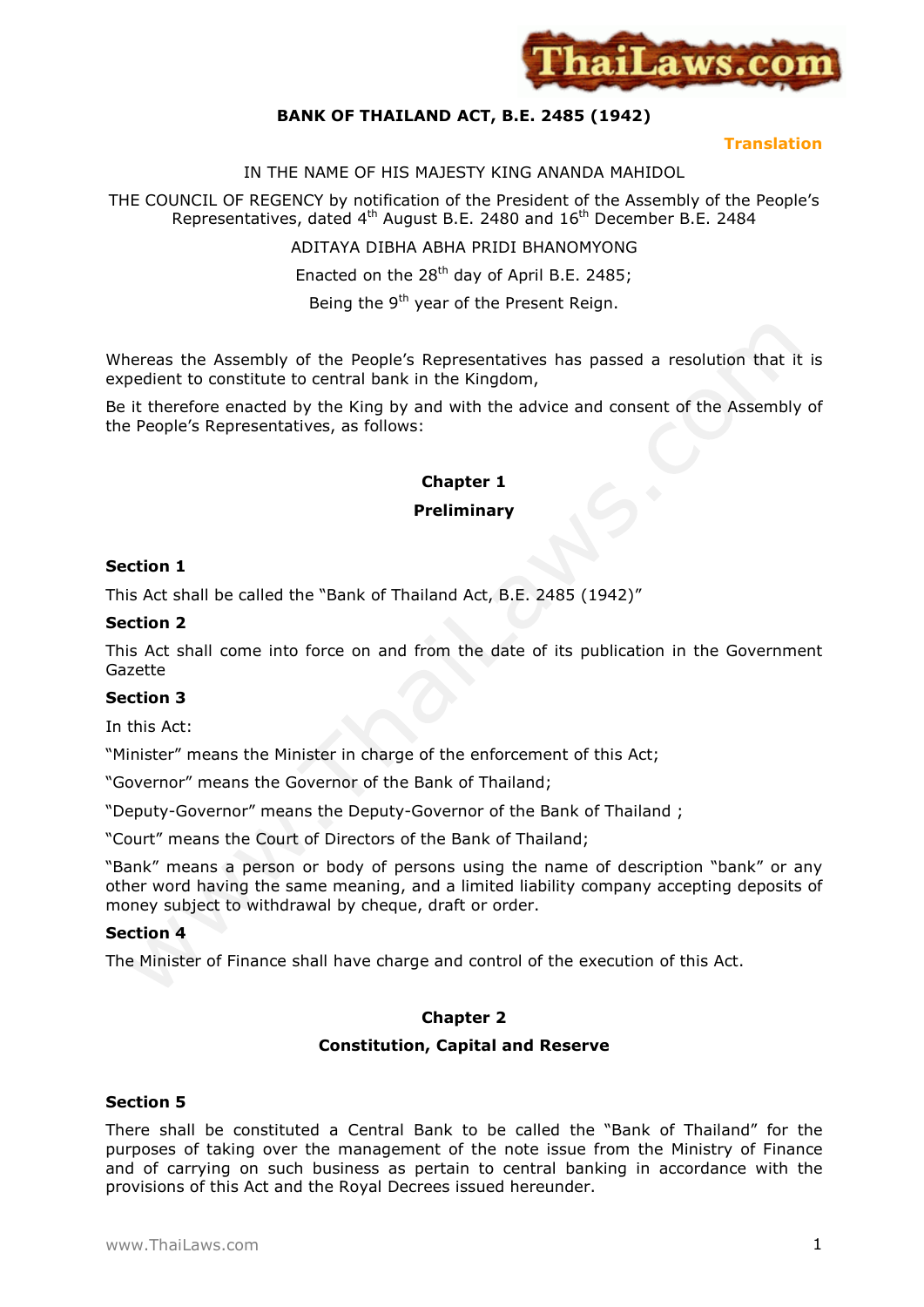The Bank of Thailand shall be a juristic person.

# **Section 7**

The initial capital of the Bank of Thailand shall be twenty million Baht, which sum shall be assigned to it by the State as a grant.

## **Section 8**

The capital of the Bank of Thailand may be increased or reduced upon the approval of the Government, provided that the total capital shall not at any time exceed one hundred million Baht.

## **Section 9**

The reserves of the Bank of Thailand shall consist of an ordinary reserve intended to cover possible losses and, in addition, such other reserves for particular purposes as may, with the approval of the Minister, be established by the Court and accumulated from the appropriations of the net annual profits.

## **Section 10**

The ordinary reserve shall be accumulated from the annual appropriation of twenty-five percent of the net annual profit, after making provision for bad and doubtful debts, depreciation in assets and such expenses as are usually provided for by bankers.

Whenever the ordinary reserve amounts to one hundred percent of the capital outstanding or more, the annual appropriations may be reduced by the Court.

## **Section 11**

Any remaining net profits after deduction of the appropriations to the ordinary reserve and to such other reserves as may be established by the Court under Section 9 shall be paid annually to the General revenues of the State.

## **Section 12**

Assets and liabilities of the Thai National Banking Bureau shall be transferred to the Bank of Thailand and the excess of assets over liabilities so transferred shall be appropriated to the ordinary reserve of the Bank.

# **Section 13**

The Bank of Thailand shall establish its principal business office in the City and may establish branch offices or agencies in any other place in Kingdom and, with the prior approval of the Minister, abroad.

# **Chapter 3**

# **Supervision, Control and Management**

# **Section 14**

The general supervision of the affairs of the Bank of Thailand is vested in the Minister.

# **Section 15**

The general control and superintendence of the affairs of the Bank of Thailand shall be entrusted to a Court of Directors consisting of the Governor, the Deputy-Governor, and not less than five other members.

The Governor and the Deputy-Governor shall be ex officio Chairman and Vice-Chairman of the Court.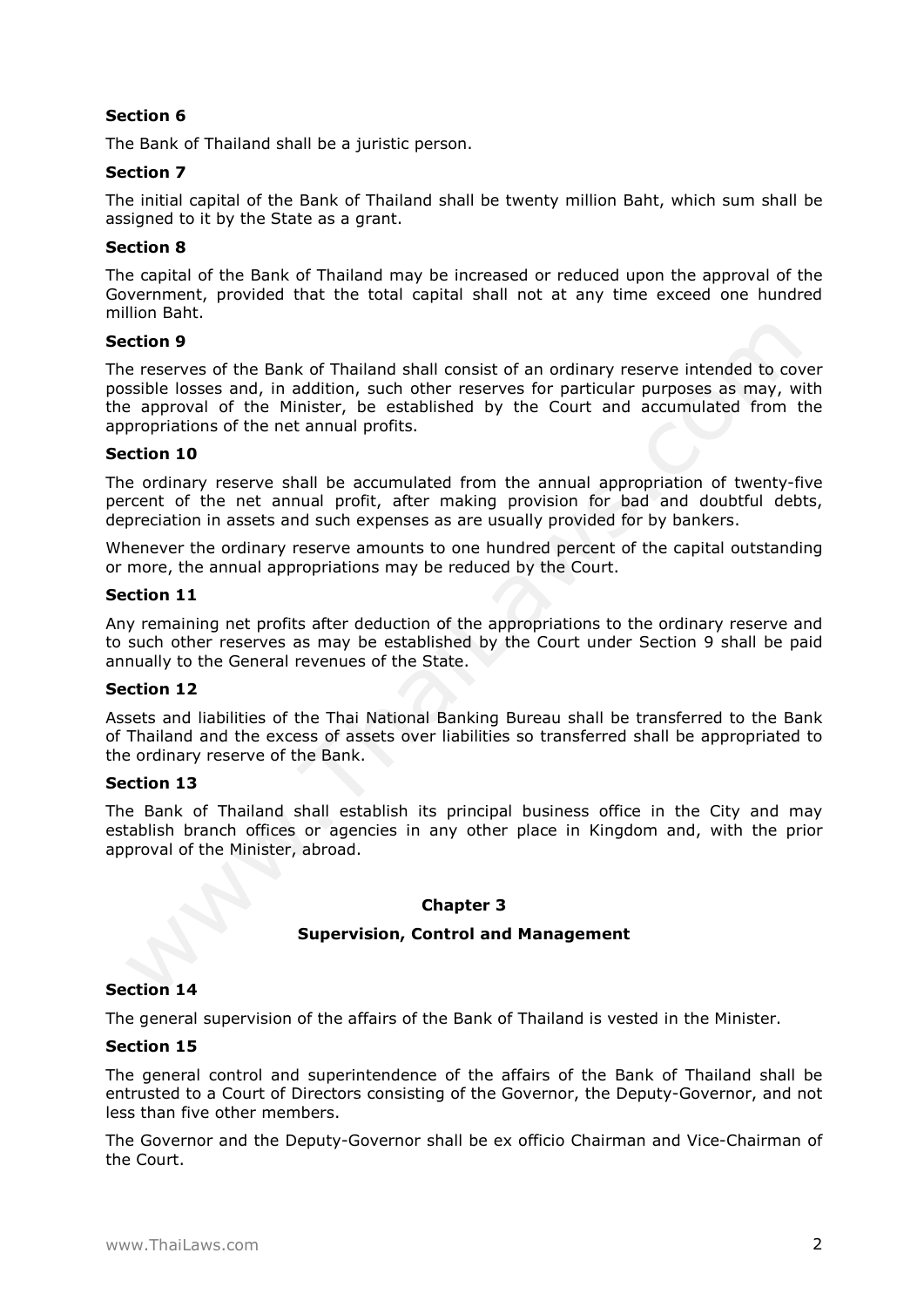The Governor shall manage the affairs of the Bank of Thailand and shall see that laws and its regulations are complied with.

The Deputy-Governor shall carry out the functions delegated by the Governor.

## **Section 17**

In the case where the Governor disagrees with a decision of the majority of the Directors, the question shall be referred to the Minister for decision.

#### **Section 18**

Subject to Section 20, the Governor may deal with all matters within the competence of the Court, provided that his decisions are submitted to the Court for approval.

#### **Section 19**

The Governor and the Deputy-Governor shall be appointed or removed from office by the Crown upon the recommendation of the Cabinet.

The other Directors shall be appointed or removed from office by the Cabinet upon the recommendation of the Minister.

#### **Section 20**

The Court shall have power to appoint such officers as may be necessary to conduct the business of the Bank of Thailand, to demand at any time security for the faithful discharge of their duty, to fix their salaries, bonuses and other emoluments and to remove them from office.

## **Chapter 4**

#### **Note Issuance**

## **Section 21**

The Bank of Thailand shall have the sole right to issue bank notes in Thailand.

#### **Section 22**

The issue and management of bank notes shall be conducted by the Bank of Thailand in the "Issue Department" and shall be separated and kept wholly distinct from its other business.

#### **Section 23**

Until such time as the international monetary position has become sufficiently clear and stable, the issue and management of bank-notes by the Bank of Thailand shall be governed by the provisions of the laws on the currency system and the term "note" used in the said laws shall be deemed to include bank notes issued by the Bank.

#### **Section 24**

The Bank of Thailand may, as from and until such dates as may be fixed by the Minister, issue the notes of the Government, subject to the provisions of the laws on the currency system.

#### **Section 25**

For the purposes of Sections 23 and Section 24, the Reserve constituted under the Currency Act, B.E. 2471, the liabilities thereupon and the functions of the Currency Division of the Treasury Department, together with its current budgetary appropriation, shall be delivered or transferred to the Bank of Thailand for the "Issue Department." The date of such delivery and transfer shall be fixed by the Minister by notification in the Government Gazette.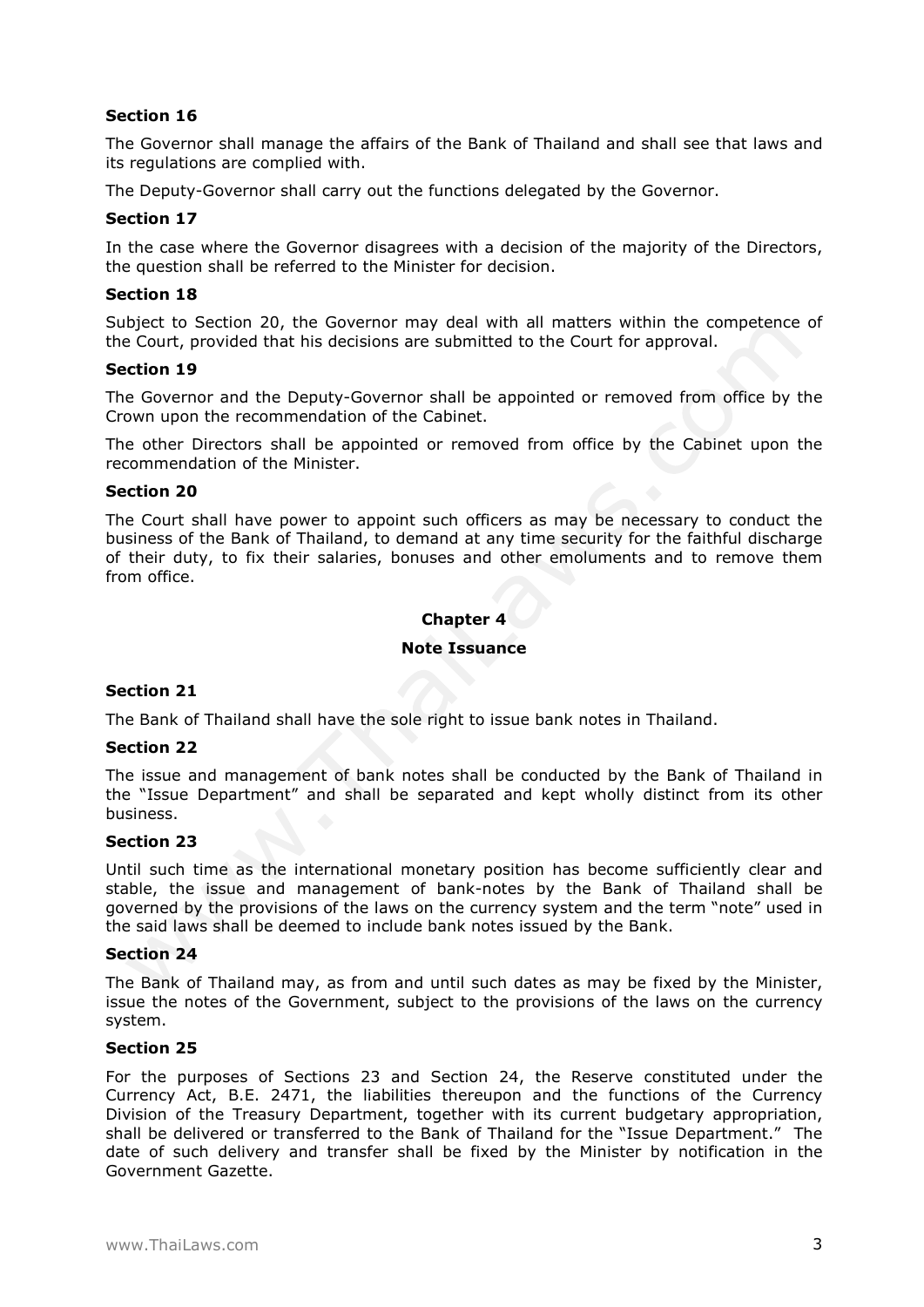For the purposes of Sections 23 and Section 24 and in so far as the issue and management of notes, bank-notes and the Reserve are concerned, the terms "Issue Department of the Bank of Thailand" and "Governor of the Bank of Thailand" shall be substituted for the terms "Currency Division of the Treasury Department" and "Director-General of the Treasury Department" respectively, wherever they may be used in the laws on the currency system; and the term "Governor of the Bank of Thailand" shall be substituted for "Minister" used in Sections 15 and Section 19 of the Currency Act, B.E. 2471 and "Ministry of Finance" in Article 2 of the Ministerial Regulations issued under the provisions of the Currency Emergency Act, B.E. 2484 (No. 2).

# **Section 27**

The bank notes issued by the Bank of Thailand shall be deemed to be currency under the provisions of the Penal Code.

## **Chapter 5**

#### **Banking Business**

#### **Section 28**

The Bank of Thailand shall transact such kinds of business as pertain to a central bank and are specified by Royal Decree, the "Banking Department" being the competent authority.

The Bank of Thailand shall not transact any business other than those so specified, nor shall it transact any business prohibited by the Royal Decree.

#### **Section 29**

The Bank of Thailand shall make public from time to time the standard rate at which it is prepared to buy or rediscount bills of exchange or other commercial papers eligible for purchase under the Royal Decree issued under Section 28.

## **Chapter 5 bis**

## **Financial Institutions Development Fund**

## **Section 29 bis**

In this Chapter:

"Financial Institution" means"

- (1) a commercial bank under the law on commercial banking:
- (2) a finance company, a finance and securities company or a credit foncier company under the law on the under taking of finance business, securities business and credit foncier business; and
- (3) any other institution undertaking business concerning finance as prescribed by the Minister in the Government Gazette.

"Fund" means the Financial Institutions Development Fund.

"Manager" means the manager of the Fund.

# **Section 29 Ter**

A fund shall be established in the Bank of Thailand and called the "Financial Institutions Development Fund". The Fund shall be a juristic person with the purpose of reconstructing and developing the financial institution system to accord it strength and Stability. It shall have the "Department of Financial Institutions Development Fund" as its competent authority and shall be separate and kept wholly distinct form the Bank's other business.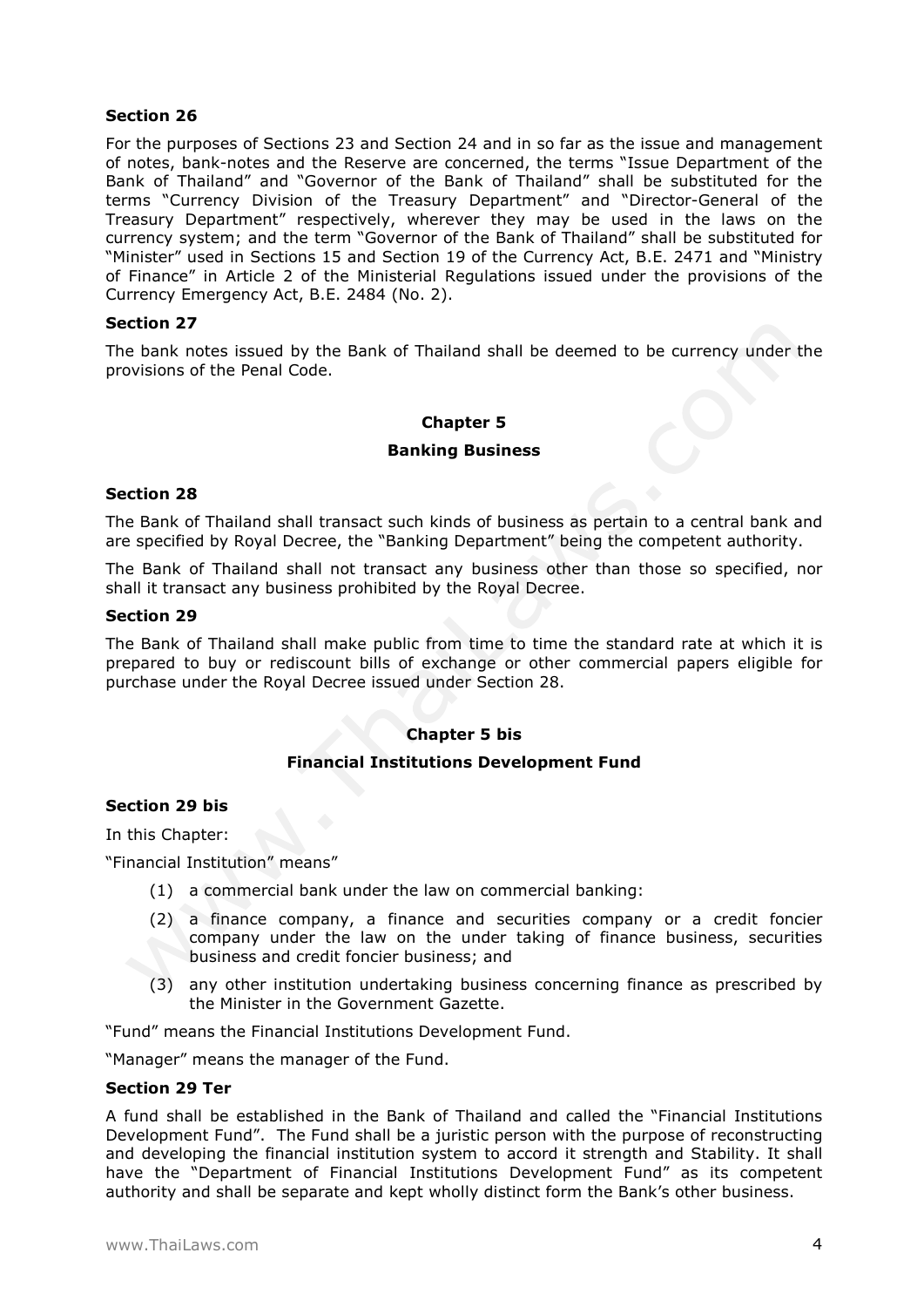# **Section 29 quarter**

The Fund shall be composed of:

- (1) monies accepted under Section 29 quinque and Section 29 septem;
- (2) monies and properties given by donors;
- (3) other monies and properties devolved on the Fund; and
- (4) the Fund's earnings

## **Section 29 quinque**

Each financial institution shall, in accordance with the rules, procedures and within the period of time prescribed by the Fund Management Committee, remit to the Fund a sum of money at the rate prescribed by the Fund Management Committee, remit to the Fund a sum of money at the rate prescribed by the Fund Management Committee with the approval of the Cabinet. Such rate shall not be more that one half of one per cent of the total amount of deposits, borrowings or funds received during the year by a financial institution from the public, as the case may be, which is outstanding at the end of the financial year preceding the year in which the remittance is to be made.

The rate under the first paragraph may be prescribed differently according to type of financial institution.

For the purpose of computation of the remittance to the Fund, deposits or borrowings received by a financial institution from the Fund shall be excluded.

Where the Fund has sufficient money and property to conduct business in accordance with its purposes, the Fund Management Committee may declare that money shall cease to be remitted to the Fund.

## **Section 29 sex**

Any financial institution which fails to make the remittance to the Fund in accordance with Section 29 quinque accurately and in full shall pay in accordance with rules and procedures prescribed by the Fund Management Committee a surcharge not exceeding twice the amount of money yet to be remitted.

## **Section 29 septerm**

The Bank of Thailand shall from time to time consider allocating to the Fund any suitable amount of reserves under Section 9.

The Bank of Thailand may advance to the Fund such sums as are deemed necessary, but such sums shall be repaid by the Fund within the time prescribed by the Court, which may also prescribe that the Fund shall pay remuneration in return for such advances.

## **Section 29 octo**

The Fund is empowered to conduct its business within the scope of its purposes under Section 29 ter, and such shall include the power to:

- (1) hold ownership or possessory right or any real right, build, buy, acquire, sell, dispose of, hire, lease, hire-purchase, lease under hire-purchase agreement, borrow, lend, accept pledges, accept mortgages, exchange, transfer, accept transfer of or engage in any act concerning properties, within or outside the Kingdom, including to accept properties from donors;
- (2) lend money to a financial institution against reasonable security;
- (3) guarantee or certify, accept, give aval to or intervene to honor bills;
- (4) give in reasonable amounts financial assistance to those depositors or creditors of a financial institution who sustain losses as a consequence of such financial institution suffering serious financial crisis;
- (5) hold deposits with such financial institution as the Fund Management Committee deems necessary and appropriate;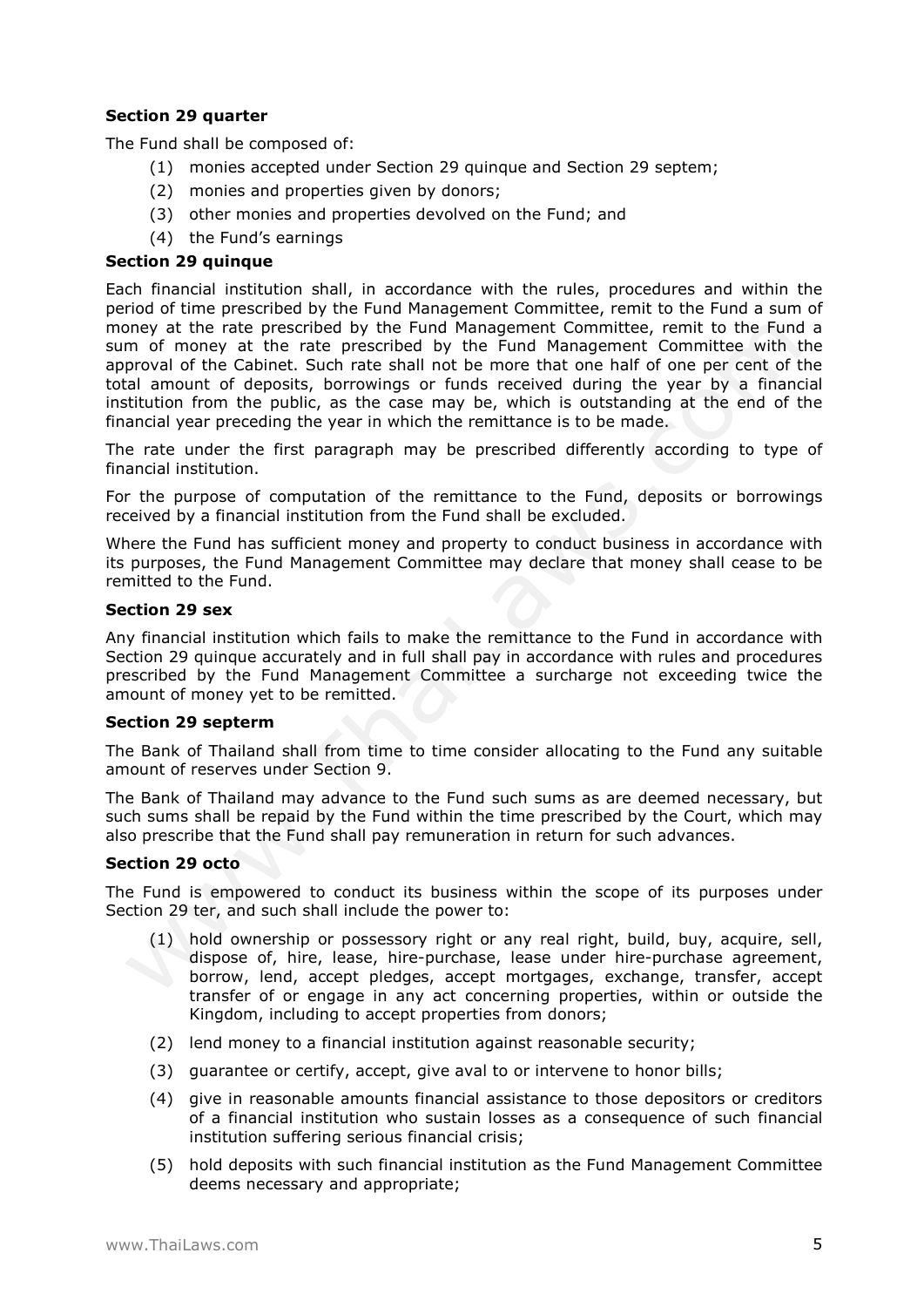- (6) purchase or hold shares of any financial institution;
- (7) purchase, discount or re-discount instruments representing claims on obligations or accept transfer of claims from any financial institution;
- (8) borrow money with or without interest, issue bills and bonds;
- (9) make investments for the purpose of earning income as permitted by the Fund Management Committee;
- (10) undertake all business in connection with or incidental to attainment of the purposes of the Fund.

#### **Section 29 novem**

There shall be a committee called the "Fund Management Committee" consisting of the Governor as Chairman, the Permanent Secretary for Finance as Deputy Chairman and not less than five, but not more than nine, other committee members appointed by the Minister.

The Manager shall be the Secretary of the Fund Management Committee.

## **Section 29 decim**

Committee members appointed by the Minister shall retain office for a term of three years.

If a committee member appointed by the Minister vacates his office before the expiration of his term or if the Minister appoints an additional committee member during the term of office of existing committee members, the replacement appointee or the additional appointee shall retain office for the remaining term of the existing committee members.

On the expiration of the term of office mentioned in the first paragraph, if no appointment of new committee members is yet made, the retiring committee members shall retain their offices and conduct their duties until new appointees take charge of their duties.

A retiring committee member shall be eligible for reappointment, but for not more than two consecutive terms.

## **Section 29 undecim**

Besides retiring from office on the expiration of the term under Section 29 decim, any committee shall vacate his office when:

- (1) dies;
- (2) resigns;
- (3) is ordered to leave by the Minister;
- (4) is declared bankrupt;
- (5) is adjudged incompetent or quasi-incompetent;
- (6) is sentenced to imprisonment by a final judgment unless such punishment is for an offence done in negligence or for a petty offence.

#### **Section 29 duodecim**

For a meeting of the Fund Management Committee, the quorum shall consist of not less than half of the members of the Committee.

Decisions shall be taken by a majority of votes cast, each committee member having one vote. In the case of a tie, the Chairmen shall be entitled to cast an additional deciding vote.

## **Section 29 tredecim**

The Fund Management Committee shall have the authority and duty to lay down policies and take general control and superintendence of the affairs of the Fund. Such authorities and responsibilities shall include: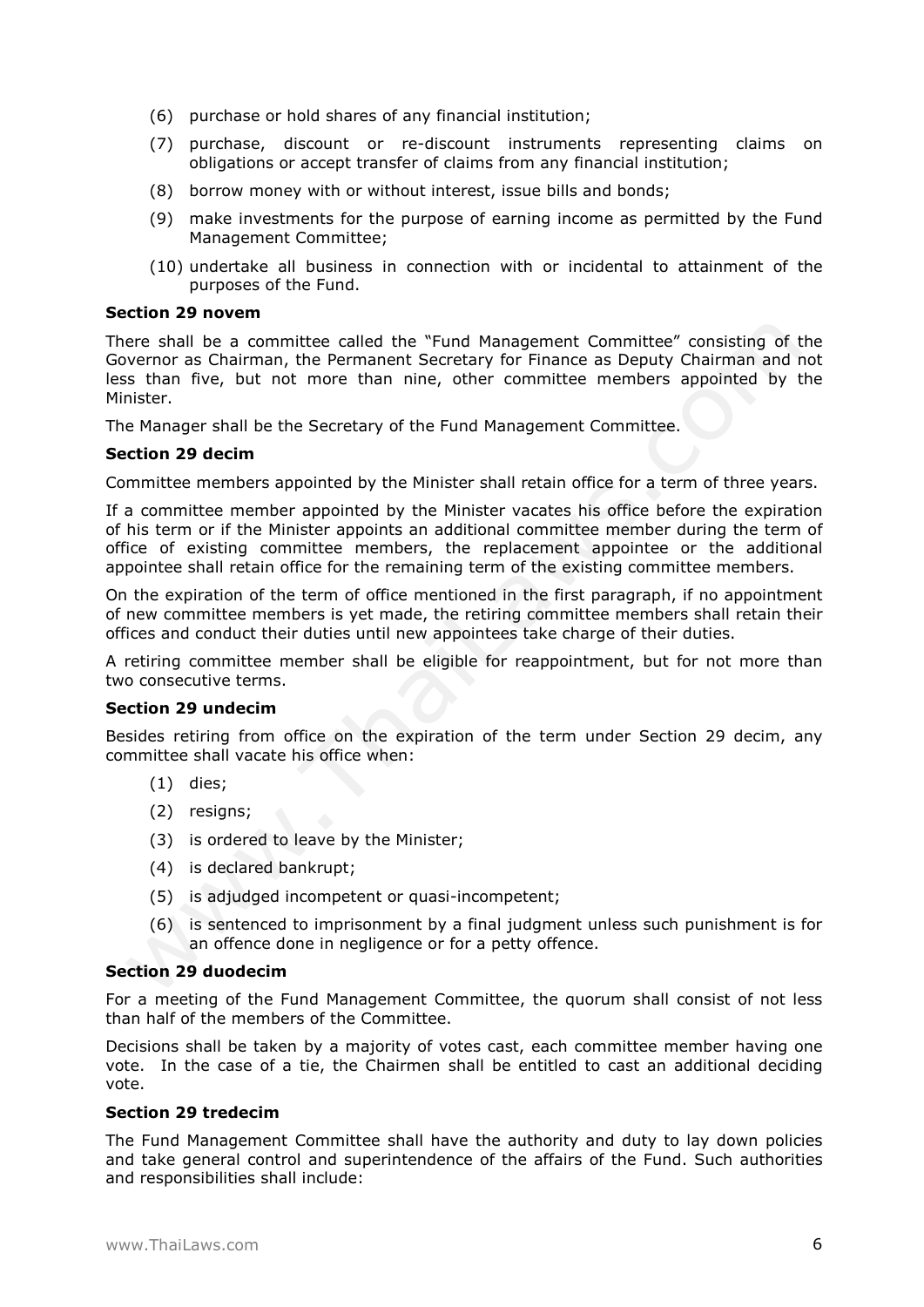- (1) issuing regulations of the purpose of complying with Section 29 ter, Section 29 quinque and Section 29 octo;
- (2) issuing regulations concerning meetings and operations of the Fund Management Committee;
- (3) issuing regulations governing the performance of duties of the Manager; and
- (4) considering any other matters assigned by the Bank of Thailand.

#### **Section 29 quattuordecim**

The Chairman and members of the Fund Management Committee shall receive such remuneration as prescribed by the Minister.

#### **Section 29 quindecim**

The Manager shall be appointed or removed by the Fund Management Committee.

The Manager shall be appointed form an officer of the Bank of Thailand.

#### **Section 29 sedecim**

It shall be the Manager's duty to administer the affairs of the Fund in accordance with the purposes and responsibilities of the Fund and in accordance with the policy or regulations prescribed by the Fund Management Committee.

In administering the affairs of the Fund, the Manager shall be responsible to the Fund Management Committee.

#### **Section 29 septendecim**

The Manager shall be the representative of the Fund in regard to the Fund's external affairs and in this respect the Manager may, in accordance with the regulations prescribed by the Fund Management Committee, specifically authorize a representative or any person to act on his behalf.

#### **Section 29 duodeviginti**

The monies of the Fund shall be spent only in conducting business to attain the purposes of the Fund and for the Fund's administrative expenditures including any remuneration under this Chapter as prescribed by the Fund Management Committee.

#### **Section 29 undeviginti**

The Fund shall lay down and observe a proper accounting system, maintain regular internal auditing and books of account which itemize:

- (1) receipts and payments;
- (2) assets and liabilities; showing accurately and properly its state of affairs including the origin of such items.

#### **Section 29 viginti**

The Office of the Auditor-General shall be the Fund's auditor and shall each year audit the Fund's accounts including its finances.

#### **Section 29 unetviginti**

The auditor shall present an audit report to the Minister within ninety days of the end of the financial year, a copy of which shall also be sent to the Bank of Thailand.

#### **Section 30**

The Bank of Thailand shall be bound to accept monies for account of the Ministry of Finance and to make payments up to the amount outstanding to the credit of the account, no charge being payable by the Ministry of Finance to the Bank of the keeping of such account and no interest being payable by the Bank to the Ministry of Finance on such account.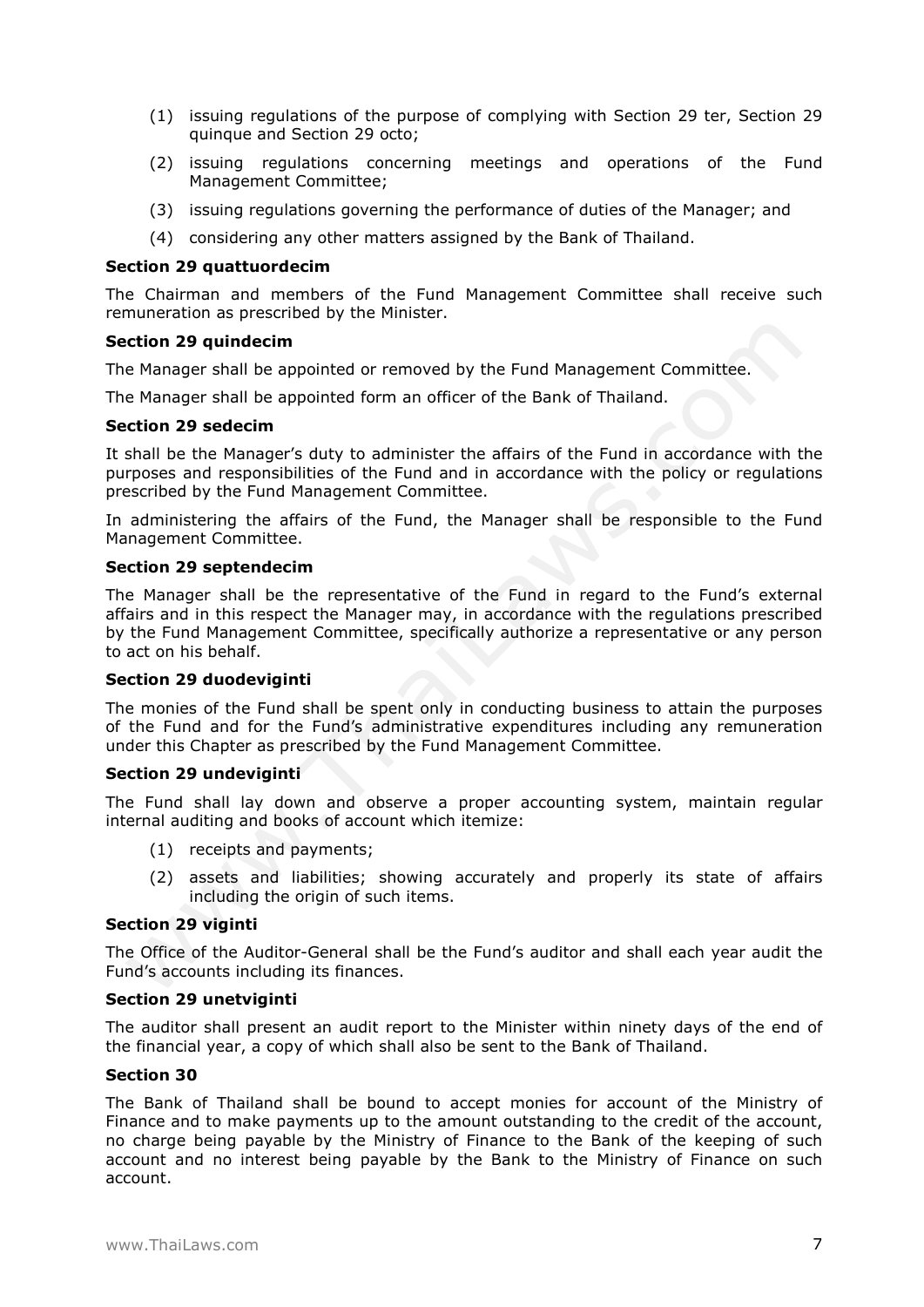For the purposes of this Section, the functions of such divisions of the Department of the Comptroller-General and the Treasury Department as are necessary, together with their current budgetary appropriations, shall be transferred to the Bank of Thailand for the "Banking Department." The transfer shall be in accordance with the provisions of the Royal Decree.

## **Section 31**

The Bank of Thailand shall be charged with the execution of the Government's exchange, remittance and banking operations, the issue and management of loans of the Government and public bodies upon such terms and conditions as may be mutually agreed upon.

# **Chapter 7**

## **Maintenance Reserves by Bank**

## **Section 32**

*-Repealed-*

# **Section 33**

Every bank shall send to the Governor a confidential return showing:

- (a) the amounts of its demand and time liabilities in the Kingdom;
- (b) the total amount held in the Kingdom in currency notes and notes of the Bank of Thailand;
- (c) The amounts and denominations of coins held in the Kingdom;
- (d) the amounts or advances made and of bills discounted in the Kingdom;
- (e) the balance held at the Bank of Thailand; and
- (f) such other information relating to its liabilities and assets as may be required by the Governor.

The said information shall be reported weekly and shall represent the situation at the close of business of each Friday, or if Friday is a bank holiday, at the close of business on the preceding working day.

The said return shall be sent not later than two working days after the date to which it relates.

Provided that where the Governor is satisfied that the furnishing of a weekly return is impracticable in the case of any bank, he may require such bank to furnish in lieu of a weekly return a monthly return to be sent within such date as he may determine.

## **Section 34**

Every bank shall, if required by the Governor, at once furnish any information in explanation or amplification of its returns under Section 33.

## **Chapter 8**

# **Audit and Examination**

# **Section 35**

The president of the Audit Council shall be charged with the audit of the account of all transactions affecting the Reserve constituted under the Currency Act, B.E. 2471 and delivered to the Bank of Thailand under Section 25.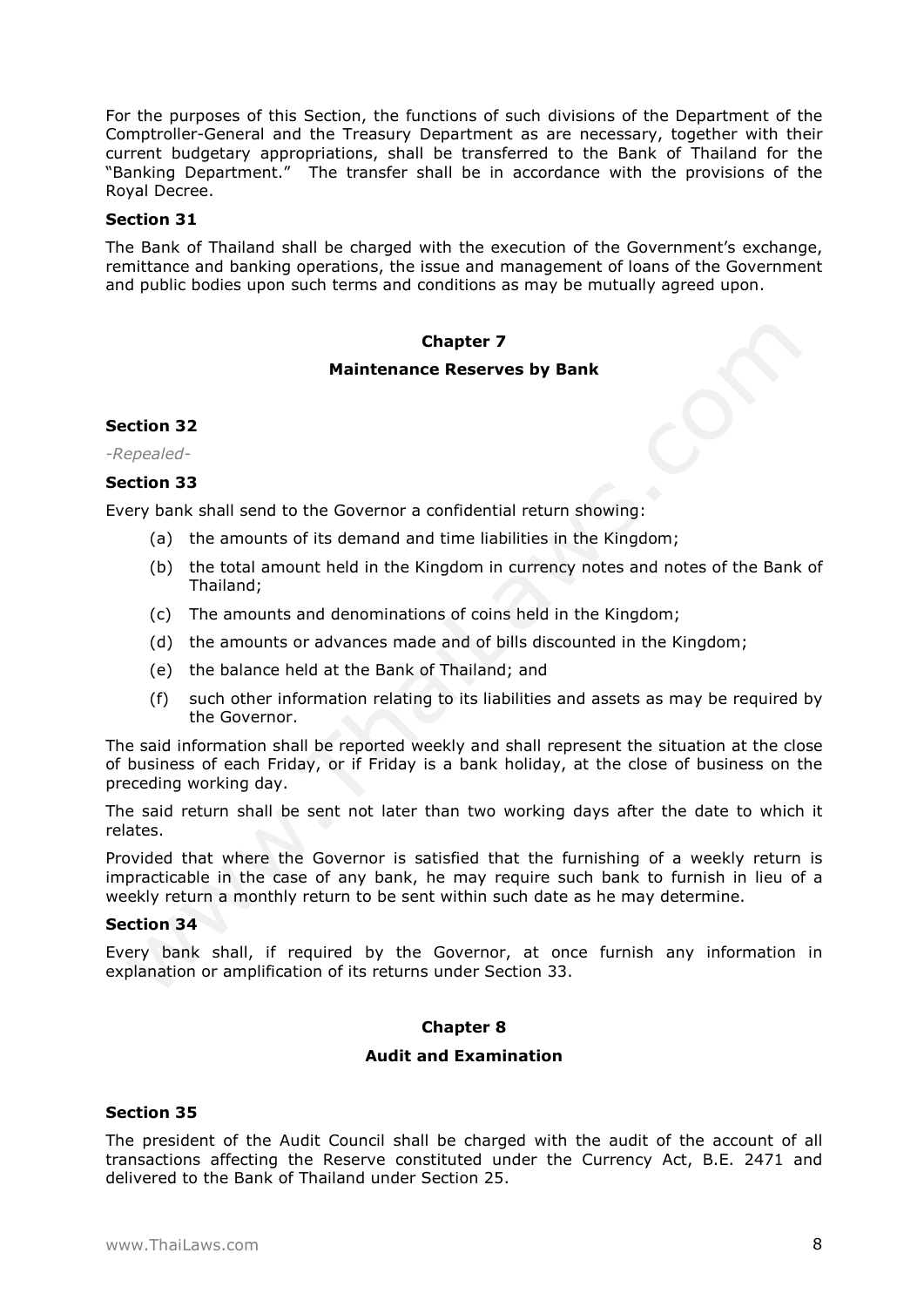Without prejudice to the power of the President of the Audit Council under Section 35, the Court shall elect one or more auditors whose powers and duties shall be determined by Royal Decree.

No Director or other officer of the Bank of Thailand shall be eligible as auditor.

## **Section 37**

Without prejudice to the power of the Auditors under Section 36, the Minister may at any time appoint the President of the Audit Council or such other person as he thinks fit to examine the accounts of the Bank of Thailand.

## **Chapter 9**

#### **General Provisions**

## **Section 38**

The Bank of Thailand shall not be liable to pay income tax, surcharge tax, businessestablishments tax or banking tax under the Revenue Code and the bank notes issued by it shall be exempt from stamp duty.

## **Section 39**

The Bank of Thailand can be dissolved only by an Act.

#### **Section 40**

All matters for which provision is necessary or expedient for the purpose of giving effect to this Act shall be provided by Royal Decree.

In particular, such Royal Decrees may provide for any of the following:

- (a) matters within the scope of the Court's duties and responsibilities;
- (b) several kinds of business which the Bank of Thailand is authorized to transact;
- (c) several kinds of business which the Bank of Thailand shall not transact;
- (d) amount of the reserve balance which shall be maintained by every bank with the Bank of Thailand;
- (e) powers and duties of the auditors elected by the Court;
- (f) accounts, statements and reports to be prepared and transmitted by the Bank of Thailand to the Minister or to be published in the Government Gazette.

#### **Section 41**

No person other than the Bank of Thailand shall use the terms "National", "State", "Thailand" or "Central", or any other works having the same meaning, as part of the name or description of a bank.

# **Chapter 10**

# **Penalties**

## **Section 42**

Any bank which contravenes Section 32, Section 33 or Section 34 shall be liable to a fine not exceeding five thousand Baht and to a further fine of not exceeding one thousand Baht for everyday during which such default continues.